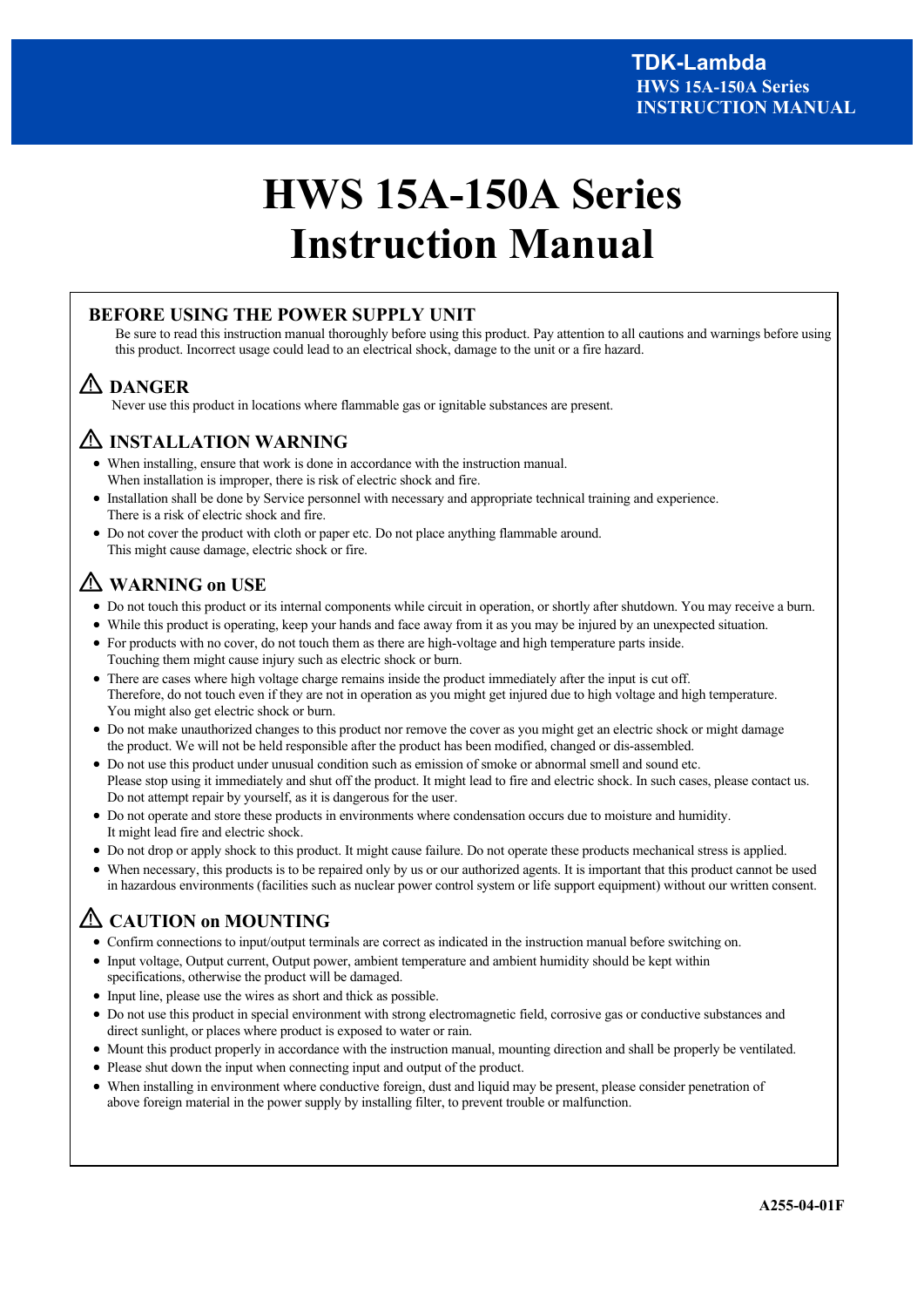# **CAUTION on USE**

- Product individual notes are shown in the instruction manual. If there is any difference with common notes individual notes shall have priority.
- Before using this product, be sure to read the catalog and instruction manual.
- There is risk of electric shock or damage to the product or fire due to improper use. Input voltage, Output current, Output power, ambient temperature and ambient humidity should be kept within specifications, otherwise the product will be damaged, or cause electric shock or fire.
- If the built-in fuse is blown, do not use the product even after replacing the fuse, as there is risk of abnormality inside. Be sure to request repair to our company.
- For products without built-in protection circuit (element, fuse, etc.), insert fuse at the input to prevent smoke, fire during abnormal operation. As for products with built-in protection circuit, depending on usage conditions, built-in protection circuit might not work. It is recommended to provide separate proper protection circuit.
- For externally mounted fuse do not use other fuses aside from our specified and recommended fuse.
- This product was made for general purpose electronic equipment use and is not designed for applications requiring high safety (such as extremely high reliability and safety requirements. Even though high reliability and safety are not required, this product should not be used directly for applications that have serious risk for life and physical safety. Take sufficient consideration in fail-safe design (such as providing protective circuit or protective device inside the system, providing redundant circuit to ensure no instability when single device failure occurs).
- When used in environments with strong electromagnetic field, there is possibility of product damage due to malfunction.
- When used in environment with corrosive gas (hydrogen sulfide, sulfur dioxide, etc.), there is possibility that they might penetrate the product and lead to failure.
- When used in environments where there is conductive foreign matter or dust, there is possibility of product failure or malfunction.
- Provide countermeasure for prevention of lightning surge voltage as there is risk of damage due to abnormal voltage.
- Connect together the frame ground terminal of the product and the ground terminal of the equipment for safety and noise reduction. If these ground is not connected together, there is risk of electric shock.
- Parts with lifetime specifications (built-in fan electrolytic capacitor) are required to be replaced periodically. Set the overhaul period depending on the environment of usage and perform maintenance. Also, note that there are cases when EOL products cannot be overhauled.
- Take care not to apply external abnormal voltage to the output. Especially, applying reverse voltage or overvoltage more than the rated voltage to the output might cause failure, electric shock or fire.
- This product is designed under condition Material group Ⅲb, Pollution Degree (PD): PD2, Over Voltage category (OVC): OVCⅡ and Class of equipment: Class Ⅰ. This product is designed to be accessible only to service technicians as part of indoor use device.

# **Note**

- Take note that traces of sheet metal processing be left in our power supplies.
- When disposing product, follow disposal laws of each municipality.
- Published EMI (CE, RE) or immunity is the result when measured in our standard measurement conditions and might not satisfy specification when mounted and wired inside end-user equipment. Use the product after sufficiently evaluating at actual end-user equipment.
- When exporting our products, apply for necessary permissions as required by rules and regulations of Foreign Exchange and Foreign Trade Control Act.
- Catalogue, contents of the instruction manual may be changed without a prior notice. Refer to latest catalogue or instruction manual.
- Reproduction or reprinting the instruction manual or its portion is forbidden without our permission.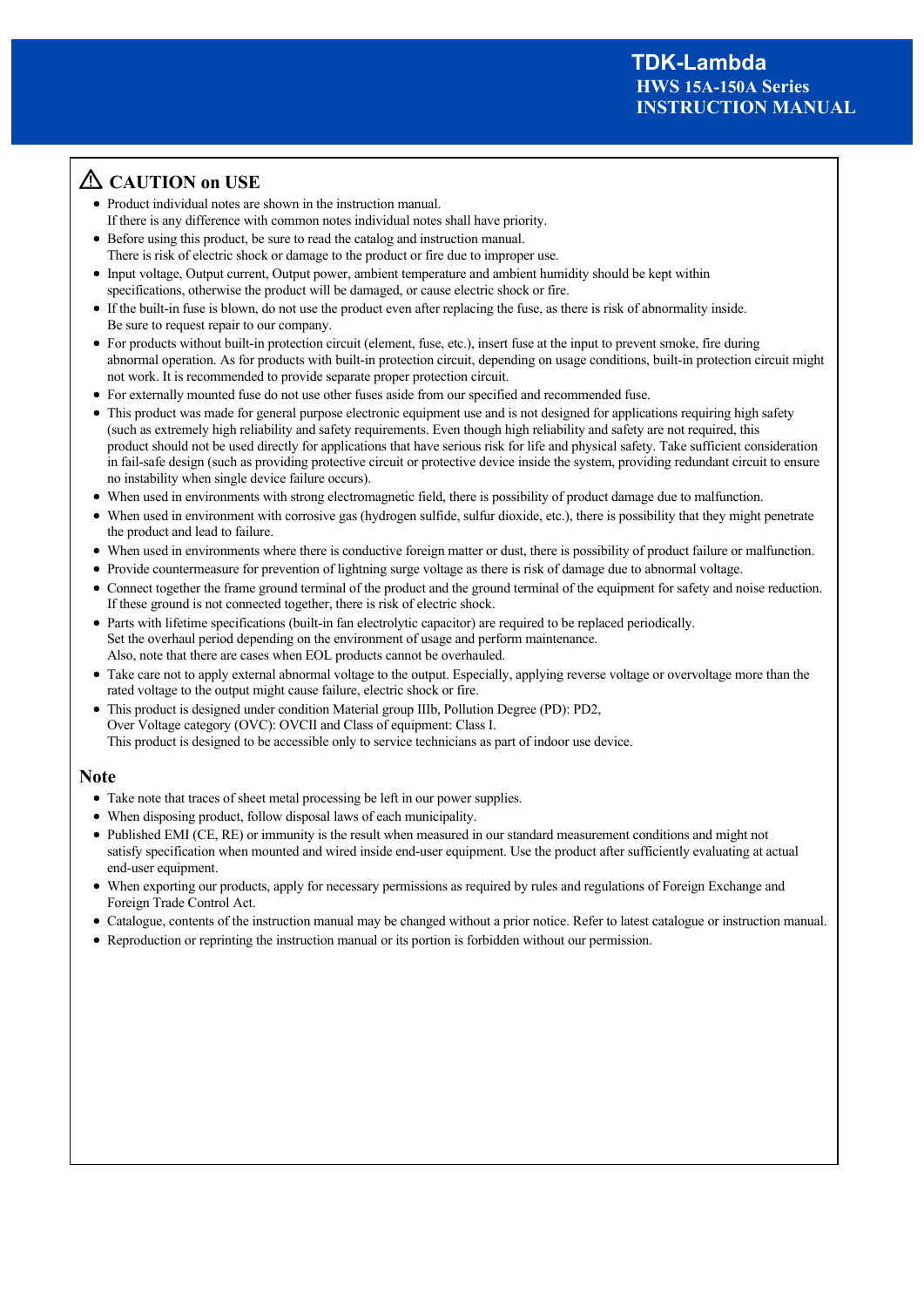# **LONG-TERM STORAGE METHOD AND LONG-TERM STORAGE PERIOD**

- Please keep the product in carton box.
- Please do not apply excessive vibration, shock or mechanical stress applied directly to the product.
- Please keep away from direct sunlight.
- For long-term storage temperature and humidity, the following conditions shall be used as a guideline :
	- Temperature range : 5℃~30℃
	- Humidity range : 40%~60%RH

Please keep away from the places where temperature and humidity can change drastically.

It can cause condensation on the product or deterioration.

For long-term storage period, we recommend to use within 2 years after receiving the product.

There is tendency that the leakage current of an aluminum electrolytic capacitor may increase when stored without using for a long time. This phenomenon can be improved by applying voltage to the aluminum electrolytic capacitor to reduce the increased leakage current through the self-recovery effect of the electrolyte. For reference, before using products that have been stored for a very long time, please warm-up first for 30 minutes or more without taking load.

< Criterion of warm up voltage condition >

(1)Implementation period : 1 year or above after the delivery

(2)Electrical continuity condition

Input voltage : Rating

Load : 0A

Ambient temperature : Normal temperature

Time : 30 minutes or more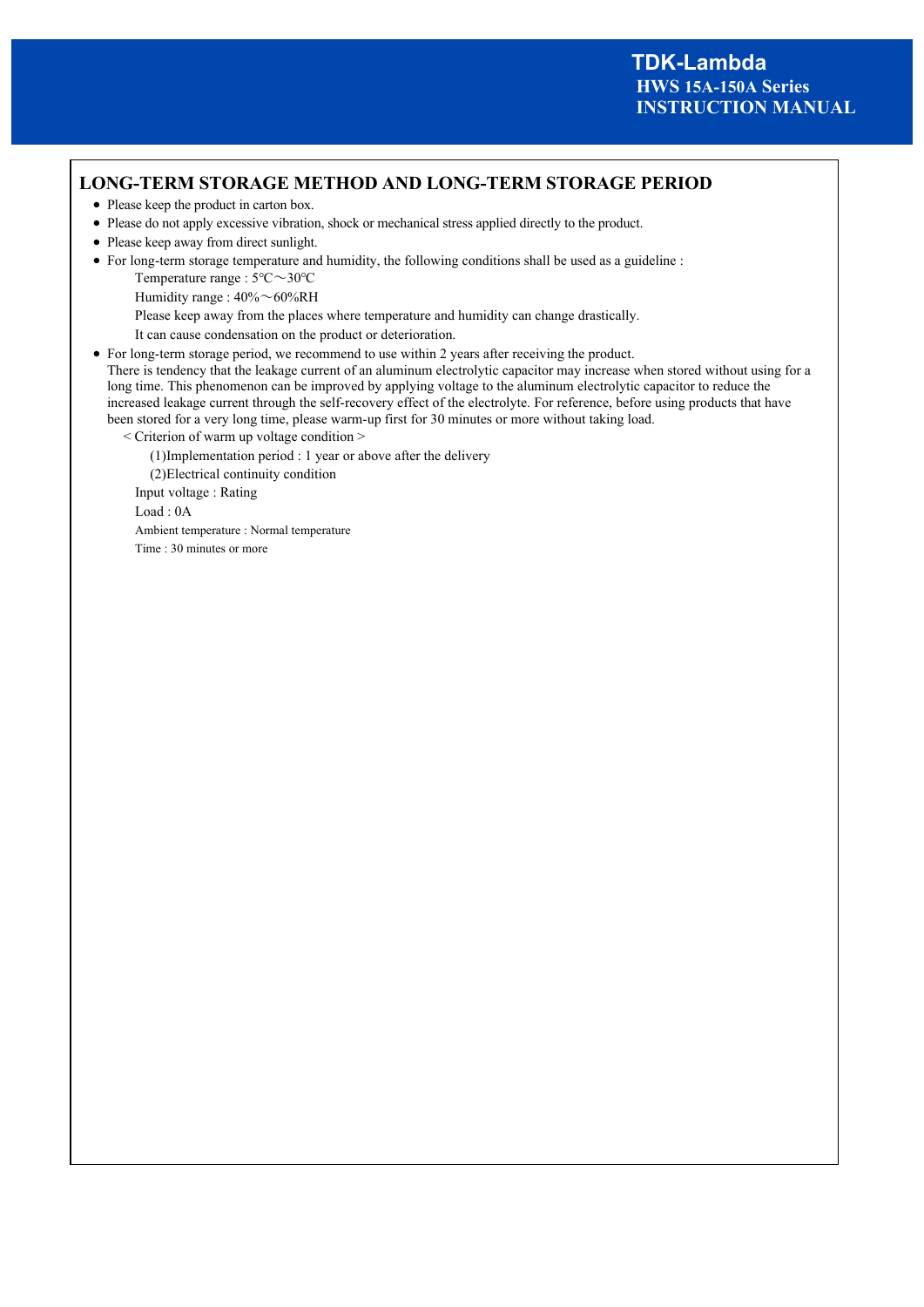**1. Model name identification method** 



# **2. Terminal Explanation**

# **HWS15A, HWS30A, HWS50A**

- $(1) +V$  : + Output terminal
	- (15A max. / terminal)
- $(2) -V$  : Output terminal (15A max. / terminal)
- ③ FG : Frame Ground
- ④ L : Input terminal Live line (Fuse in line)
- ⑤ N : Input terminal Neutral line
- ⑥ Output voltage adjustment trimmer
- ⑦ Output monitoring indicator (Green LED)

\*All screws size is M3.5

# **HWS50A/R ( Include / RA )**

- ⑧ –R : Remote ON/OFF control
- ⑨ +R : Remote ON/OFF control
	- \* Connector (JST) for Remote ON/OFF control

| . `onnector |       | Terminal Pin                   |
|-------------|-------|--------------------------------|
| $B2R-XH-AM$ | ∡HP-‴ | BXH-001T-P0.6 or SXH-001T-P0.6 |

Hand Crimping Tool : YC-110R (JST) or YRS-110 (JST)

Use recommended crimping tool.

Matching housing and terminal pin --- Not included with the product.



- /A: With cover type.
- /R:Open frame type with remote ON/OFF control model.(\*2)
- /RA : Remote ON/OFF control, with cover.(\*2)
- /ADIN: DIN rail mountable
	- (Only cover type of 5-48V) /B:Connector type.(\*2)
		- (100A,150A : Only 12-48V output model)
	- /HD: High resistance against dustenvironment type. (Refer to the specifications for details.)
- /HDA: High resistance against dustenvironment with cover type.
	- (Refer to the specifications for details.)
	- (\*2) Option of HWS50A,80A,100A,150A

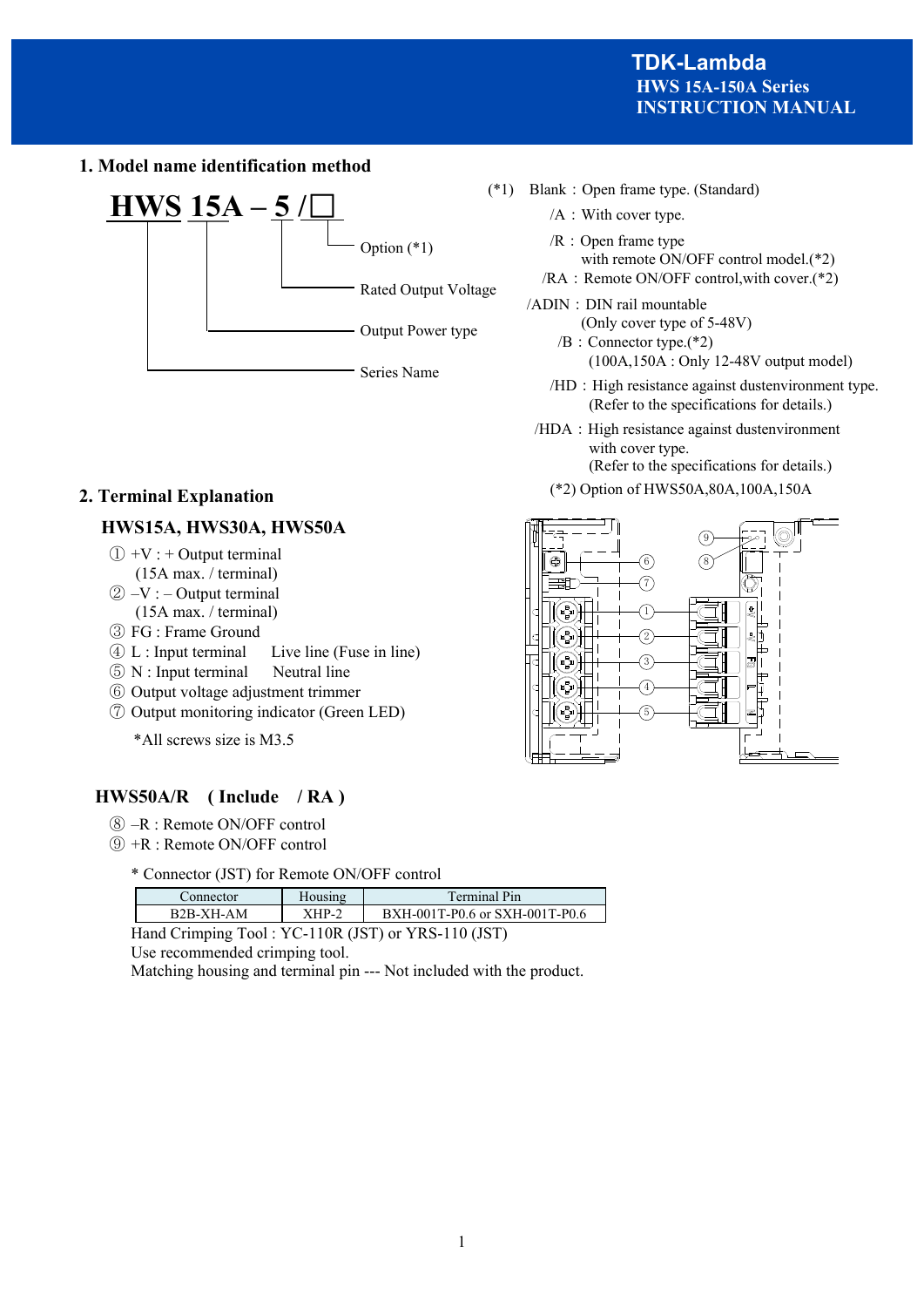# **HWS50A/B**

- $\textcircled{1}$  +V : + Output terminal (5A max. / pin)
- $(2) -V$  : Output terminal (5A max. / pin)
- ③ FG : Frame Ground
- ④ L : Input connector Live line (Fuse in line)
- ⑤ N : Input connector Neutral line



#### \* Connector (JST) for CN1,CN51

| Svmbol                   | Connector         | Housing | <b>Terminal Pin</b>          |  |
|--------------------------|-------------------|---------|------------------------------|--|
| $CN1:$ Input connector   | $B3P5-VH(LF)(SN)$ | VHR-5N  | BVH-21T-P1.1 or SVH-21T-P1.1 |  |
| $CN51:$ Output connector | $B4P-VH(LF)(SN)$  | VHR-4N  |                              |  |

The recommended wire type : AWG18-22 Note: Up to 3A/pin : AWG18-22 Up to 5A/pin : AWG18-20

Hand Crimping Tool : YC-160R (JST) Use recommended crimping tool. Matching housing and terminal pin --- Not included with the product.

# **HWS80A, HWS100A, HWS150A**

- $(1) +V$  : + Output terminal
- (30A max. / terminal)
- $\textcircled{2}$  –V : Output terminal (30A max. / terminal)
- ③ FG : Frame Ground
- ④ L : Input terminal Live line(Fuse in line)
- ⑤ N : Input terminal Neutral line
- $\circled{6}$  +S : + Remote sensing terminal
- $\circled{7}$  –S : Remote sensing terminal
- ⑧ Output voltage adjustment trimmer
- ⑨ Output monitoring indicator (Green LED)

\*All screws size is M3.5

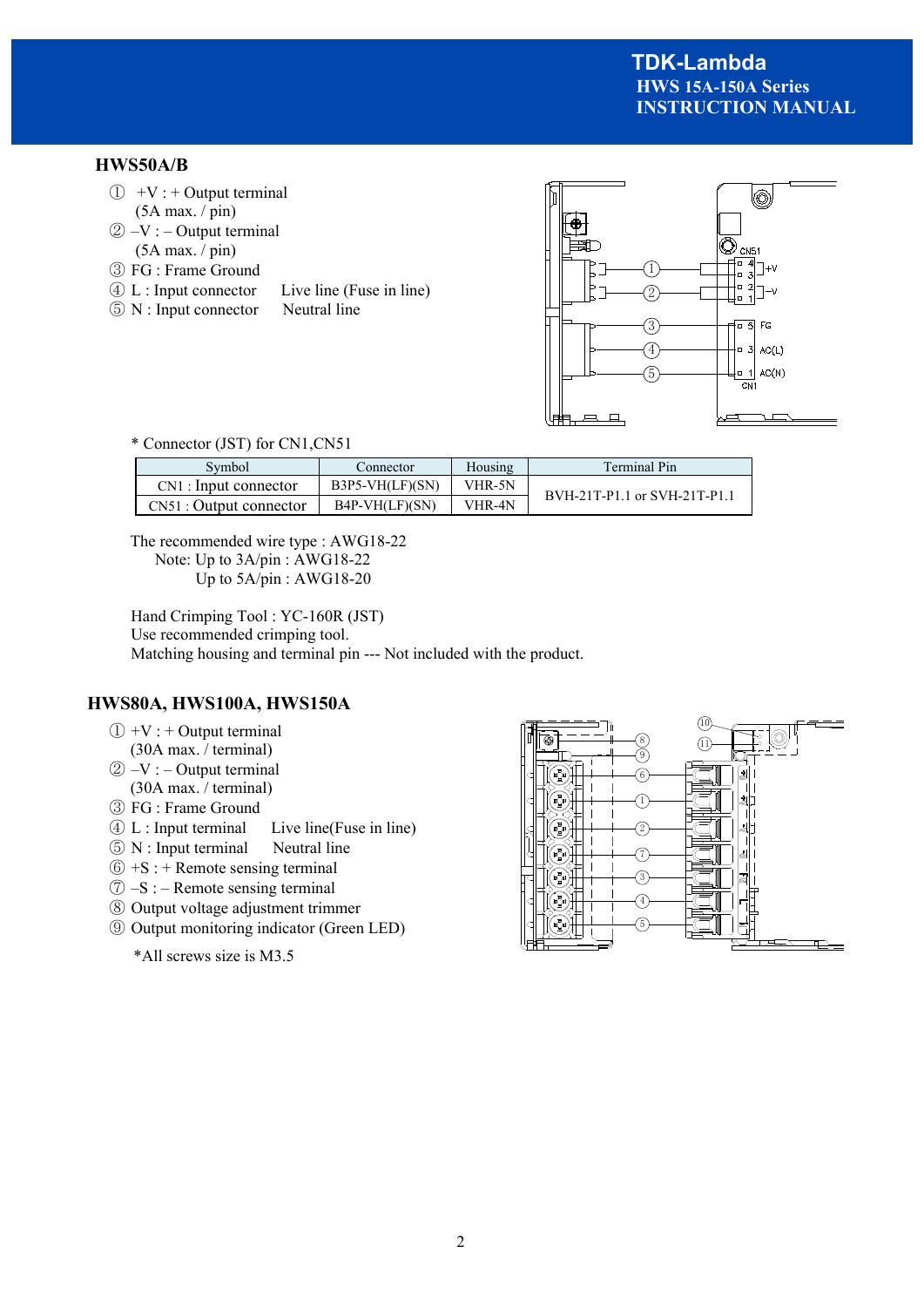# **HWS80A/R, HWS100A/R, HWS150A/R ( Include / RA )**

- ⑩ –R : Remote ON/OFF control
- ⑪ +R : Remote ON/OFF control
	- \* Connector (JST) for Remote ON/OFF control

| Connector   | <b>Housing</b> | <b>Terminal Pin</b>            |
|-------------|----------------|--------------------------------|
| $R2R-XH-AM$ | $XHP$ -        | BXH-001T-P0.6 or SXH-001T-P0.6 |

Hand Crimping Tool : YC-110R (JST) or YRS-110 (JST)

Use recommended crimping tool.

Matching housing and terminal pin --- Not included with the product.

# **HWS80A/B, HWS100A/B, HWS150A/B**

- $\textcircled{1}$  +V : + Output terminal (5A max. / pin)
- $(2) -V$  : Output terminal (5A max. / pin)
- ③ FG : Frame Ground
- ④ L : Input connector Live line (Fuse in line)
- ⑤ N : Input connector Neutral line



#### \* Connector (JST) for CN1,CN51

| Svmbol                   | Connector         | Housing | <b>Terminal Pin</b>          |
|--------------------------|-------------------|---------|------------------------------|
| $CN1:$ Input connector   | $B3P5-VH(LF)(SN)$ | VHR-5N  | BVH-21T-P1.1 or SVH-21T-P1.1 |
| $CN51:$ Output connector | $B6P-VH(LF)(SN)$  | VHR-6N  |                              |

The recommended wire type : AWG18-22 Note: Up to 3A/pin : AWG18-22 Up to 5A/pin : AWG18-20

Hand Crimping Tool : YC-160R (JST) Use recommended crimping tool. Matching housing and terminal pin --- Not included with the product.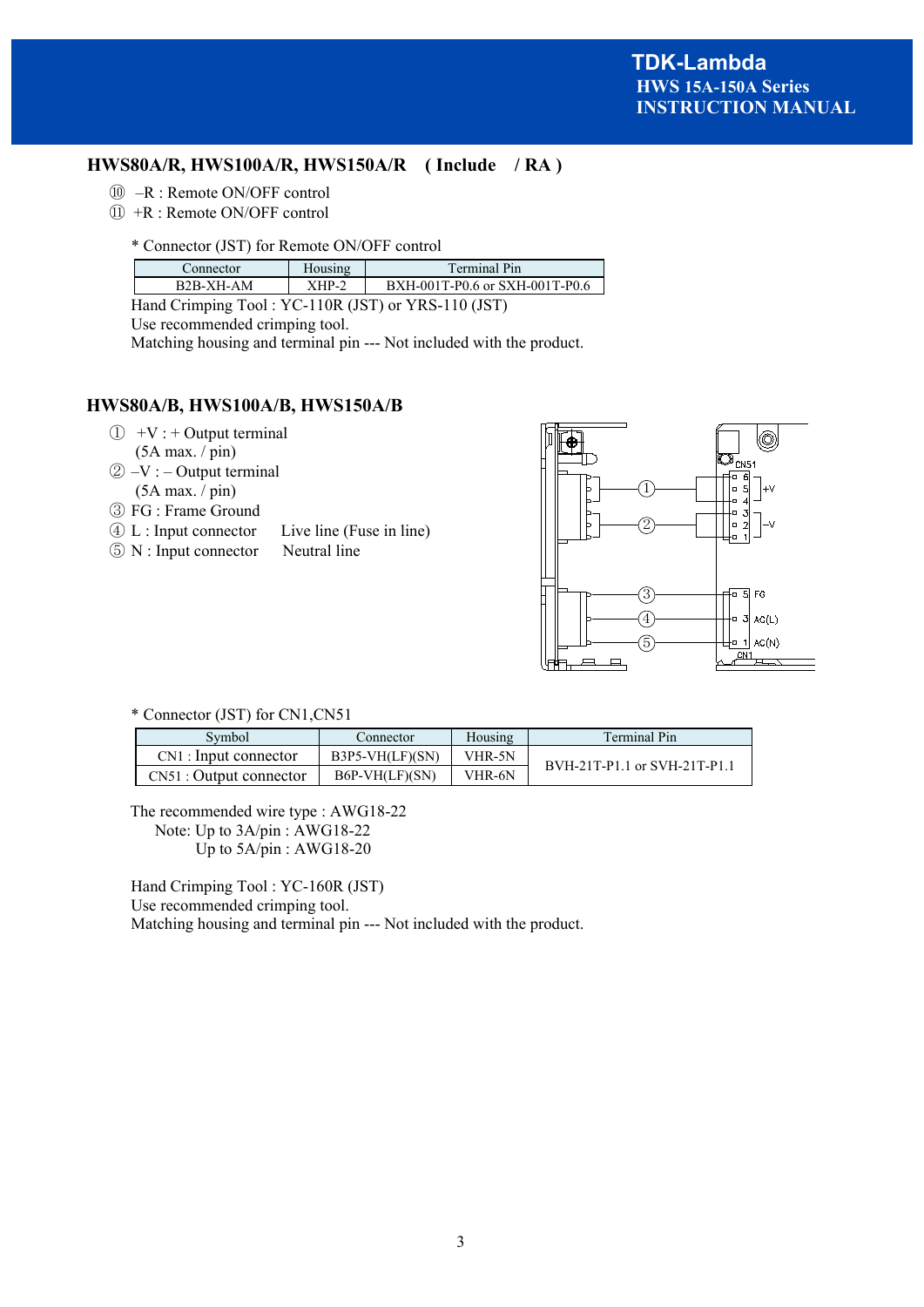# **3. Block Diagram**

#### **HWS15A, HWS30A**



**HWS50A**

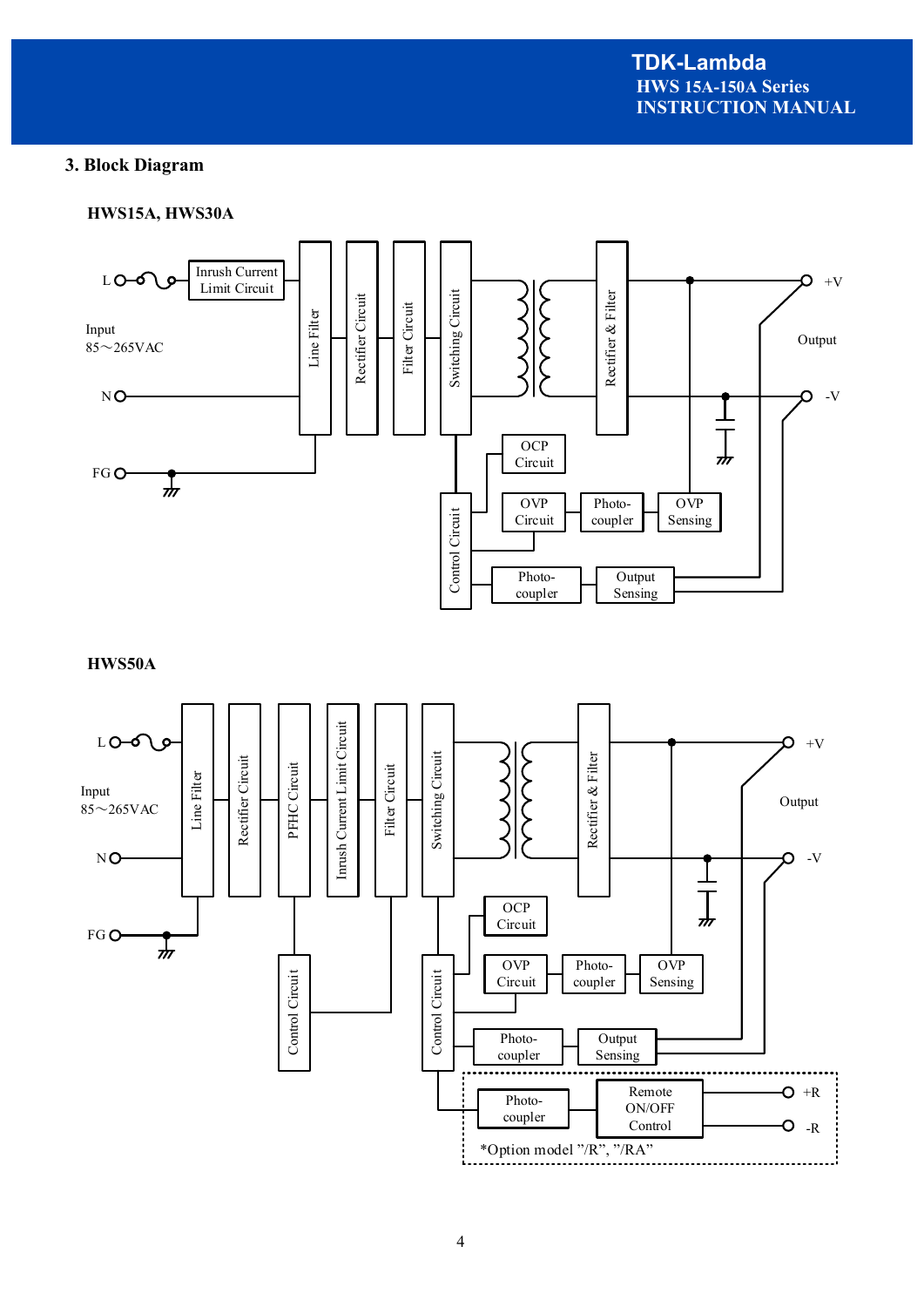#### **HWS80A - HWS150A**



・Circuit topology, Switching frequency Switching Circuit HWS15A-50A : Flyback topology 100kHz HWS80A-150A : Cascade forward topology 120kHz

PFHC Circuit : Active filter : 65kHz (fixed)

・Fuse rating

 HWS15A : 2A HWS30A-100A : 3.15A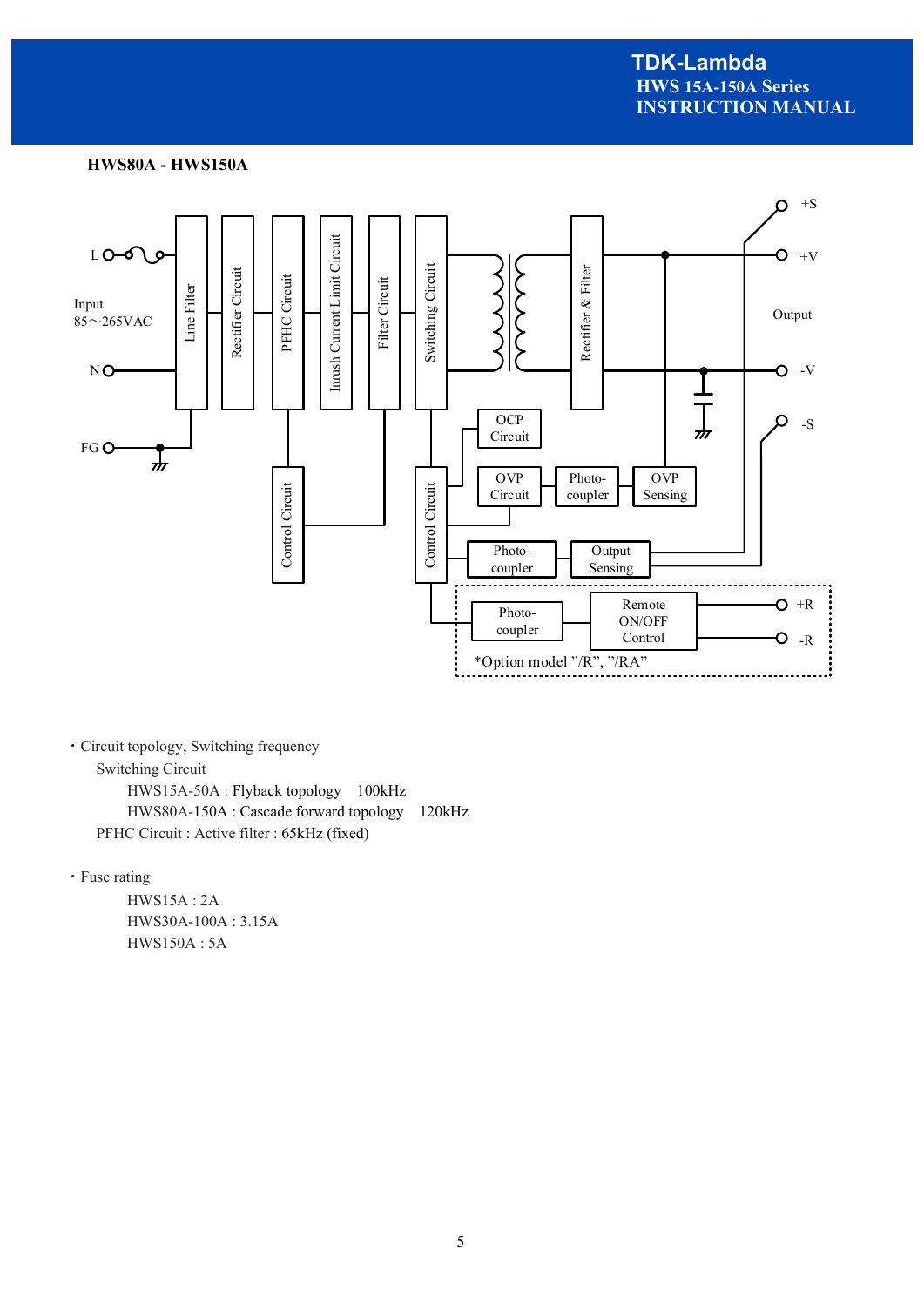# **4. Sequence time chart**

#### **HWS15A, HWS30A**



### **HWS50A - HWS150A**

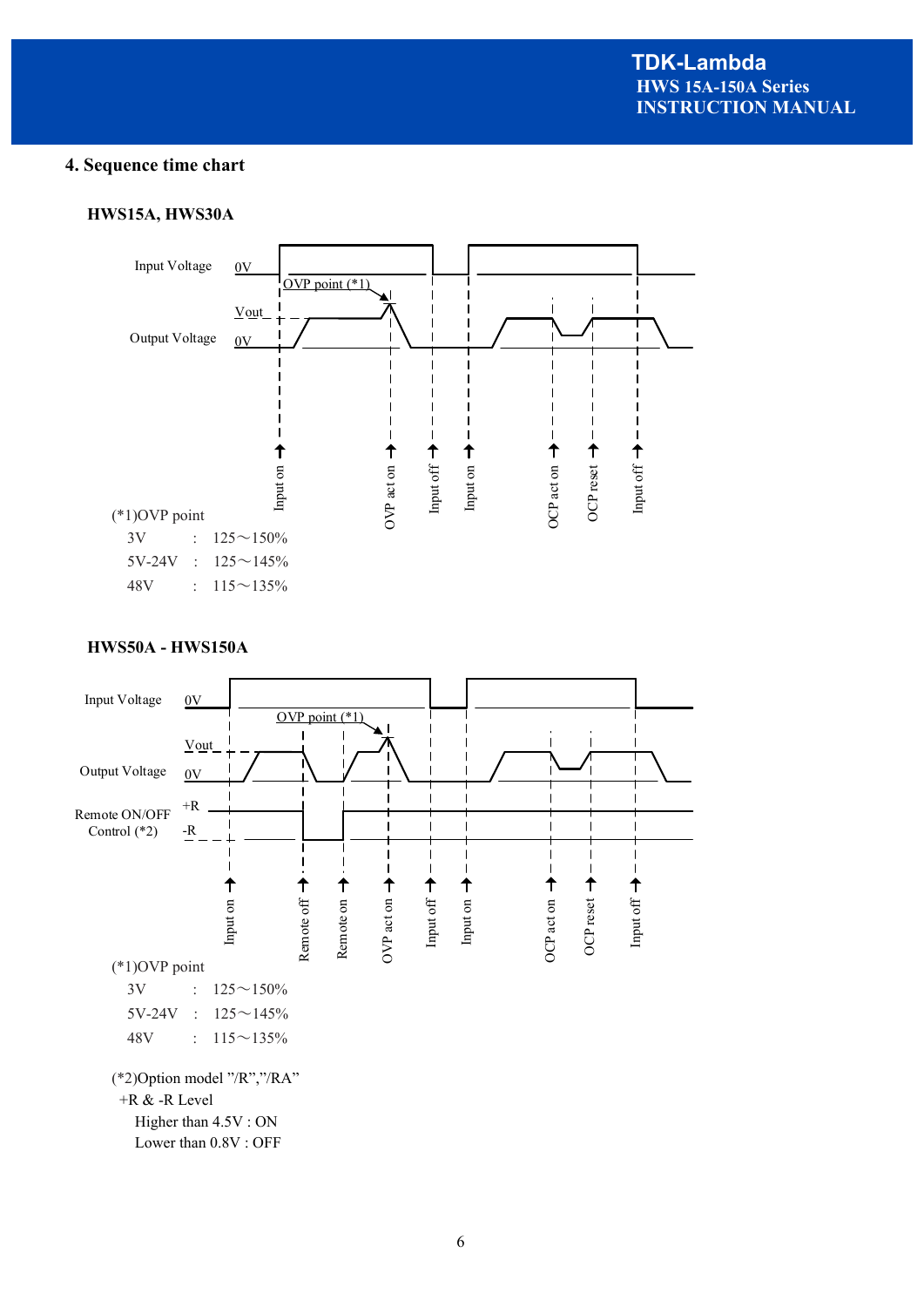#### **5. Connecting method**

Pay attention to the input wiring. If it is connected to wrong terminal, the power supply will be damaged.

- Input must be off when making connections.
- Connect FG terminal to earth (frame ground of the equipment etc.) by thick wire for safety and improvement of noise sensitivity.

### **HWS15A, HWS30A, HWS50A**



# **HWS80A, HWS100A, HWS150A**

#### ・**Basic connection (Local sensing)**

Connect "+S" terminal to "+V" terminal, and "-S" terminal to "-V" terminal with the attached short pieces .

(Short pieces are mounted at time of shipment.)



# ・**Remote sensing connection**

Connect "+S" terminal to "+" terminal of load, and "-S" terminal to "-" terminal of load with wires. If remote sensing terminals are opened, the output will rise and OVP may be triggered.



Recommended torque : HWS15A - HWS150A M3.5 screw 1.0N·m(10.2kgf·cm) - 1.6N·m(16.3kgf·cm)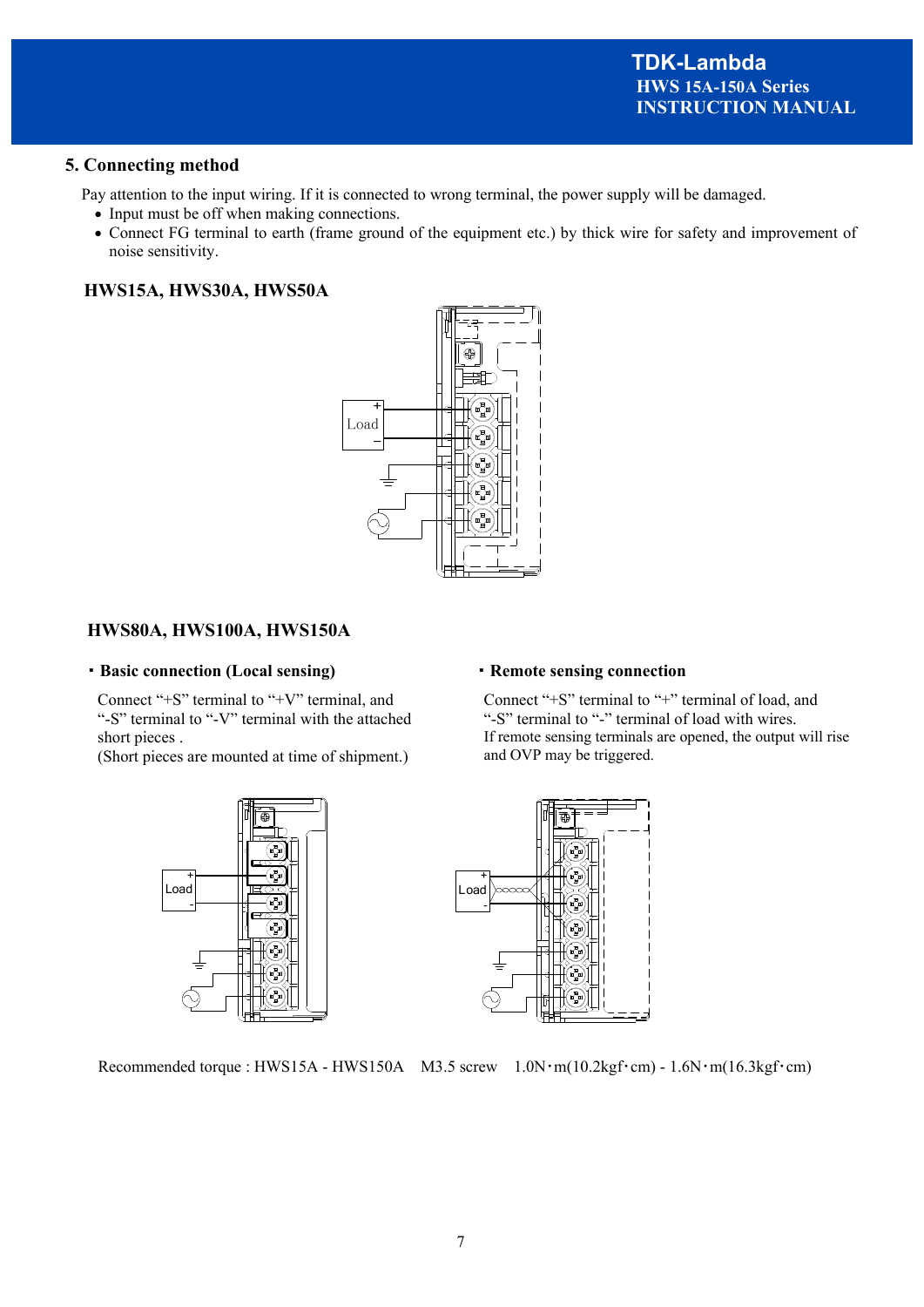#### **6. Explanation of Functions and Precautions**

#### **6-1. Input Voltage Range**

Input voltage range is single phase 85-265VAC(47-63Hz) or 120-370VDC. Input voltage, which is out of specification, might lead unit damage. For cases where conformance to various safeties required, described as 100-240VAC (50-60Hz).

Note : HWS-A series is able to withstand input of 300VAC for 5 seconds (No damage). Please note that to satisfy the electrical characteristics, the input voltage range must be within 85-265VAC.

#### **6-2. Output Voltage Range**

Output voltage is set the rated value at shipment. V.ADJ trimmer can adjust the output voltage within the range. Output voltage range is within  $\frac{+20\%}{3.3V}$ :  $\frac{+20\%}{10\%}$ , 48V :  $\frac{+10\%}{20\%}$  of nominal output voltage. To turn the trimmer clockwise, the output voltage will be increased. Take note when the output voltage is increased excessively, over voltage protection (OVP) function may trigger and voltage will be shut down. Furthermore, when increasing the output voltage reduce the output current so as not to exceed the maximum output power.

#### **6-3. Inrush Current**

This series equipped Power thermistor to limit the inrush current. This series are Power thermistor method so that higher current will flow at higher ambient temperature or re-input condition. Please select input switch and fuse carefully with the high temperature and re-input the power condition. The inrush current value is under cold start at  $25^{\circ}\text{C}$  in the specification.

#### **6-4. Over Voltage Protection (OVP)**

The OVP function (Inverter shut down method, manual reset type) is provided. OVP function operates within 3.3V: 125% - 150%, 5-24V: 125% - 145%, 48V: 115%-135% of nominal output voltage.

When OVP triggers, the output will be shut down. To reset OVP, remove the input of power supply for a few minutes, and then re-input. In addition, the setting value of OVP is fixed and not adjustable. Pay attention not to apply higher voltage externally to the output terminal to avoid unit failure. In case of inductive load, put protective diode in series to the output power line.

#### **6-5. Over Current Protection (OCP)**

HWS15A, HWS30A, HWS50A : Fold back limit and Hiccup mode with automatic recovery.

HWS80A, HWS100A, HWS150A : Constant current limit and Hiccup with automatic recovery.

OCP function operates when the output current exceeds 105% of maximum DC output current of specification. The outputs will be automatically recovered when the overload condition is canceled. Never operate the unit under over current or shorted conditions, which may leads damage. OCP setting is fixed and not to be adjusted externally.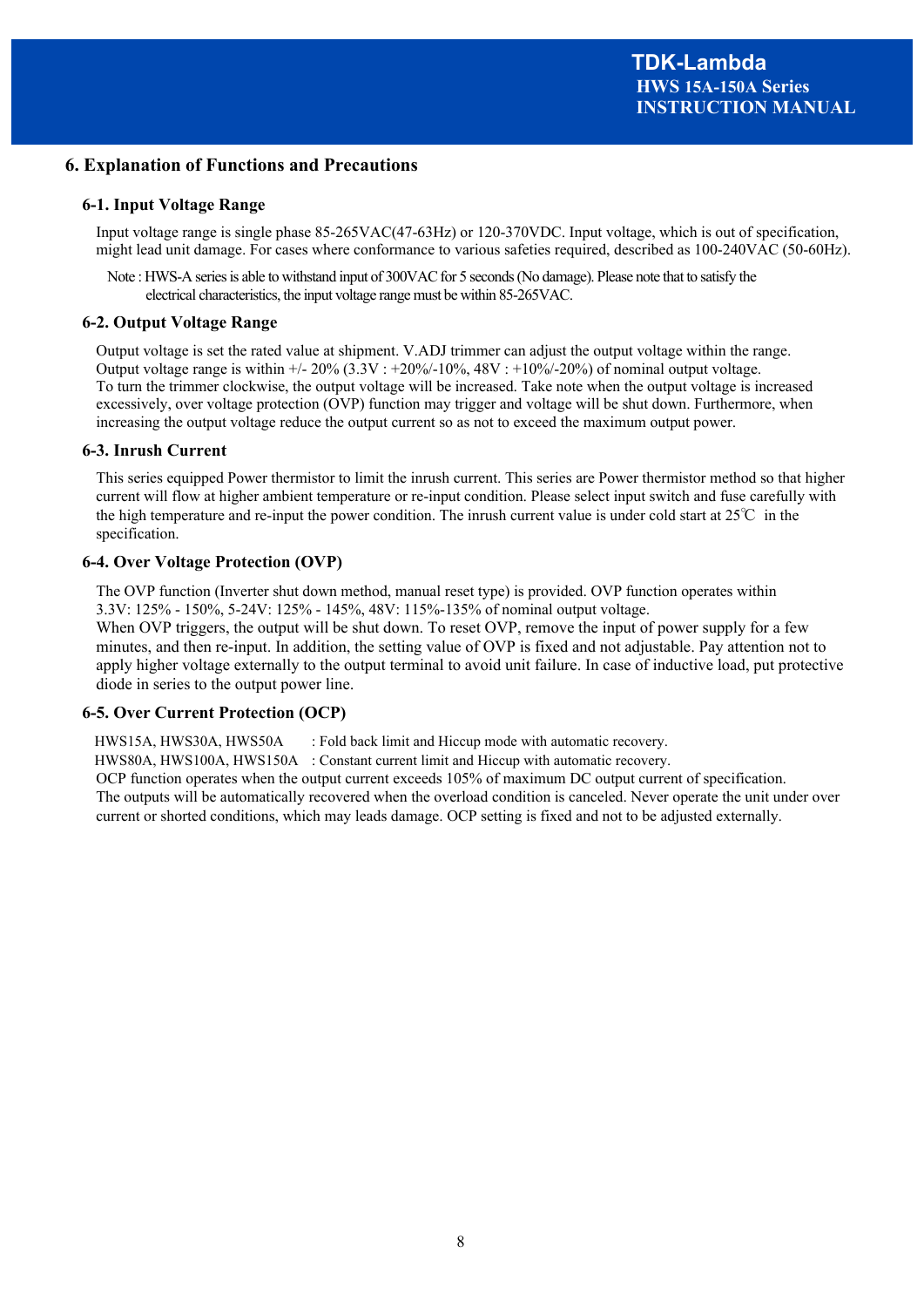#### **6-6. Remote Sensing (+S, –S terminal) (For HWS80A, HWS100A, HWS150A)**

This function compensates voltage drop of wiring from output terminals to load terminals. Connect "+S" terminal to "+" terminal of load and "–S" terminal to "–" terminal of load with sensing wires.

The total line voltage drop (+ side line and - side line) shall be less than 0.3V.

In case that sensing line is too long, it is necessary to put an electrolytic capacitor in following 3 placed;

1) Across the load terminal,

- 2) Between "+S" terminal and "+V" terminal,
- 3) Between "–S" terminal and "–V" terminal.

If remote sensing terminal is opened, the output will rise and OVP may be triggered.



#### **6-7. Output Ripple & Noise**

The standard specification for maximum ripple value is measured according to measurement circuit specified by JEITA RC-9131B. When load lines are longer, ripple will becomes larger. In this case, electrolytic capacitor, film capacitor, etc. might be necessary to use across the load terminal.

The output ripple cannot be measure accurately if the probe ground lead of oscilloscope is too long.

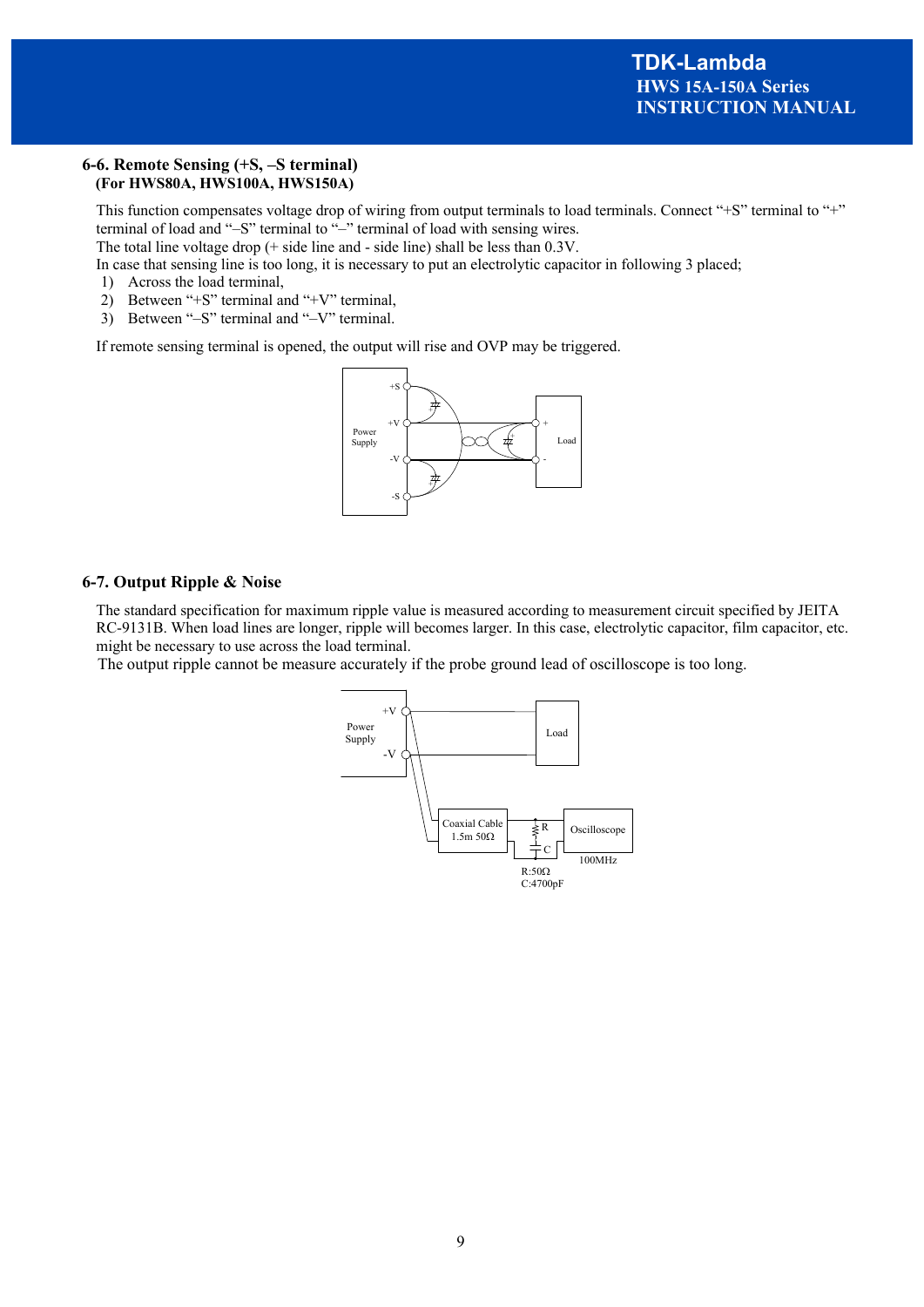+ -

#### **6-8. Series Operation**

For series operation, either method ( A ) or ( B ) is possible.

![](_page_12_Figure_3.jpeg)

 Note : In case of (A).please connect bypass diodes to prevent reverse voltage. Please select a bypass diode with maximum forward current rating more than output load current. And maximum reveres voltage must withstand each power supply output voltage. \*Series operation for HWS80A, HWS100A, HWS150A possible without bypass diode. Never use when one of the unit not operate, which may leads damage.

#### **6-9. Parallel Operation**

- (A) Operation to increase the Output Current is not possible.
- (B) Operation as a Backup Power Supply is possible as follows.
	- 1. Set the power supply output voltage higher by the amount of forward voltage drop ( VF ) of the diode.
	- 2. Please adjust the output voltage of each power supply to be the same.
	- 3. Please use within the specifications for output voltage and output power.
	- 4. Please select a reverse current prevention diode with maximum forward current rating more than output load current.

![](_page_12_Figure_12.jpeg)

#### **6-10. Isolation Test**

Isolation resistance between Output – FG terminal is more than 100MΩat 500VDC. For safety operation, voltage setting of DC isolation tester must be done before the test. Ensure that the unit is fully discharged after the test.

![](_page_12_Figure_15.jpeg)

![](_page_12_Figure_16.jpeg)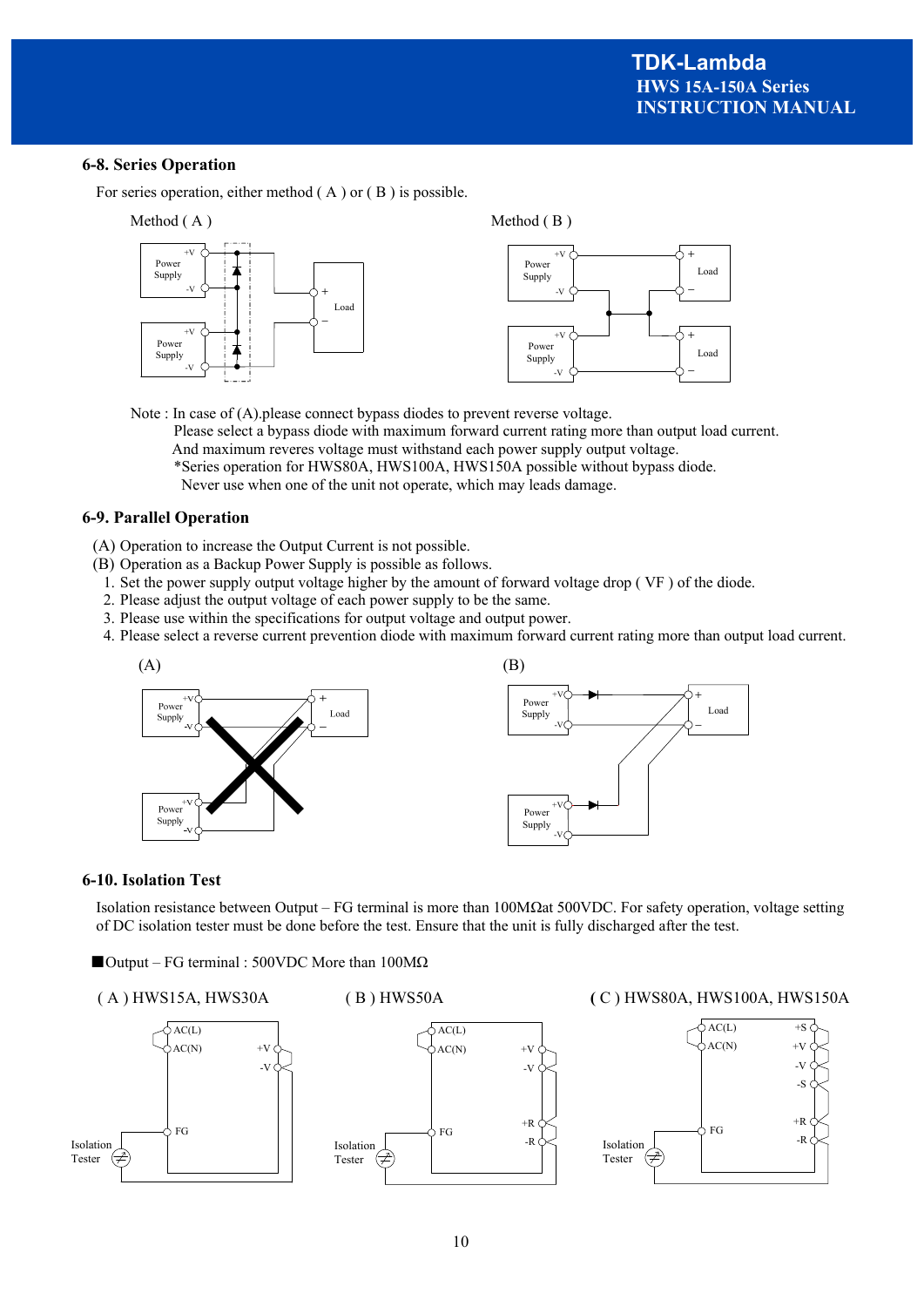#### **6-11.Withstand Voltage**

This series is designed to withstand 3.0kVAC between input and output, 2.0kVAC between input and FG and 500VAC between output and FG each for 1 minute. When testing withstand voltage, set current limit of withstand voltage test equipment at 20mA. The applied voltage must be gradually increased from zero to testing value and then gradually decreased for shut down. When timer is used, the power supply may be damaged by high impulse voltage at timer switch on and off. Connect input and output as follows.

 $\blacksquare$  Input ~ FG (solid line) : 2.0kVAC, 1min (20mA)

Input  $\sim$  Output (dotted line) : 3.0kVAC, 1min (20mA)

( A ) HWS15A,HWS30A ( B ) HWS50A **(** C ) HWS80A, HWS100A, HWS150A

![](_page_13_Figure_6.jpeg)

![](_page_13_Figure_7.jpeg)

 $AC(L)$  $+$ S

![](_page_13_Figure_9.jpeg)

 $\blacksquare$  Output ~ FG : 500VAC, 1min (20mA)

![](_page_13_Figure_11.jpeg)

- Note1 : This product have monolithic ceramic capacitor in secondary circuit to frame ground. Some of the withstand voltage tester may generate high voltage at the matching with monolithic ceramic capacitor and may cause the unit damage. So, please check the waveform of test voltage.
- Note2 : In case of using external noise filter, capacitance between "Input and FG" might be increased. When testing withstand voltage between "Input and Output", there is a possibility exceeding withstand voltage between "Output and FG" (500VAC). Please check the voltage between "Output and FG". If the voltage exceeding withstand voltage, please add external capacitor to "Output and FG". It can decrease the voltage.

On the other hand, no need to check the voltage in case of "Output and FG" is shorted.

![](_page_13_Figure_15.jpeg)

![](_page_13_Figure_16.jpeg)

External capacitor adding point or short point. Even in the case of "+V and FG", There is a similar effect.

The example of noise filter circuit that may increasing capacitance value between "Input and FG"

(Capacitance value in dashed line is added.)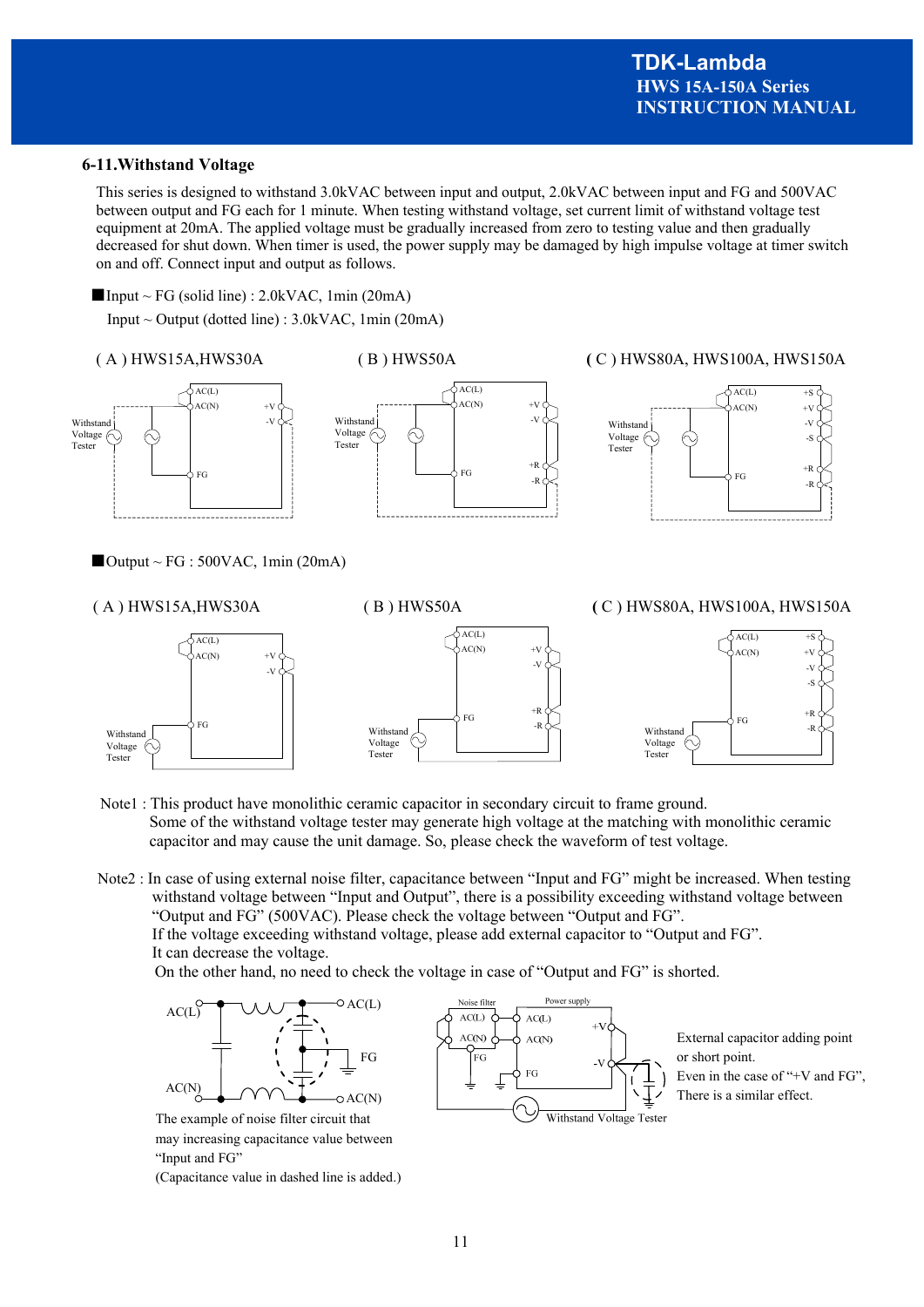#### **6-12. Remote ON/OFF Control ( HWS50A-150A Option)**

Remote ON/OFF control function is available as option with model name followed by /R.

Using this function allows the user to turn the output on and off without having to turn the AC input off and on. It is controlled by the voltage applied to +R and -R. This circuit is in the Secondary side of the power supply unit. Do not connect in the primary side of power supply unit.

And this circuit is isolated from the output of power supply unit.

![](_page_14_Figure_5.jpeg)

| The control mode is shown below. |  |  |  |  |  |
|----------------------------------|--|--|--|--|--|
|----------------------------------|--|--|--|--|--|

| $+R &$ -R terminal condition | Ouput condition |
|------------------------------|-----------------|
| SW ON (Higher than 4.5V)     | ΩN              |
| SW OFF (Lower than 0.8V)     | OFF             |

| External voltage : E | External resistance: R |
|----------------------|------------------------|
| $4.5 \sim 12.5$ VDC  | No required            |
| $12.5 \sim 24.5$ VDC | 1.5k $\Omega$          |

#### **7. Mounting Method**

#### **7-1. Mounting Method**

- (1) This is convection cooling type power supply. In the consideration for the heat radiation and safety. Please take a distance more than 15mm between the power supply and the peripheral parts. When lining up multiple units, please make sure to place them 15mm or more apart from each other.
- (2) Please take insulation distance (space) more than 5mm for the component side at the open frame type.
- (3) The maximum allowable penetration of mounting screws is 6mm.
- (4) Recommended torque for mounting screw HWS15A-150A (M3 screw) : 0.49 N·m (5.0 kgf·cm)

![](_page_14_Figure_15.jpeg)

![](_page_14_Figure_16.jpeg)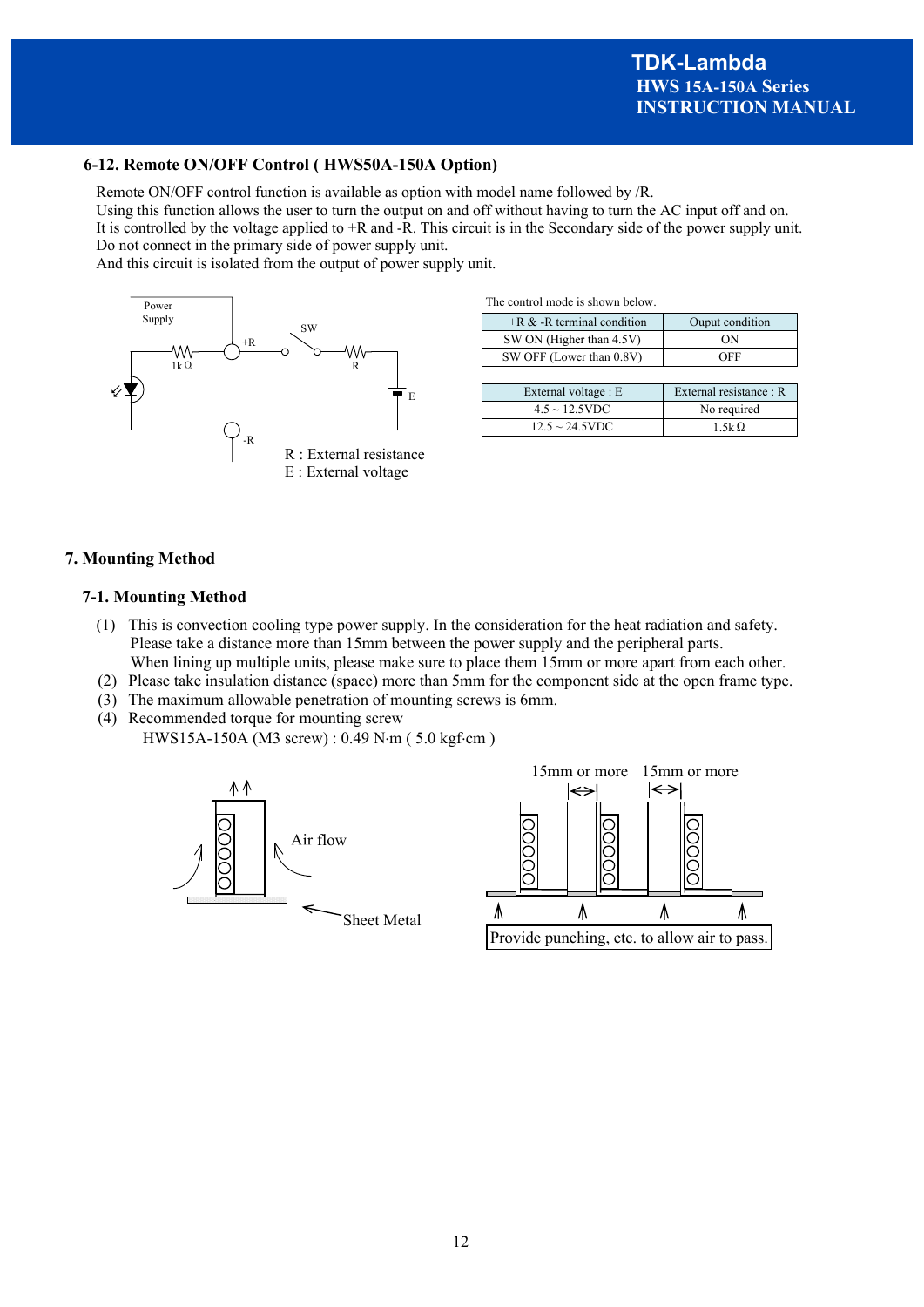#### **7-2. Output Derating according to the Mounting Directions**

Recommend standard mounting is direction ( A ). Direction ( B ), ( C ) and ( D ) are also possible. For other mounting directions, please inquire to TDK-Lambda.

Refer to the derating below. Please do not use mounting direction ( E ), where the PCB will be on the topside and heat will be trapped inside the unit. Load (%) is percent of maximum output power or maximum output current, do not exceed its derating of maximum load.

#### ■Mounting direction

![](_page_15_Figure_5.jpeg)

#### ■**Output Derating**

### **HWS15A**

![](_page_15_Figure_8.jpeg)

Mounting  $(A),(B),(C),(D)$ 

| Ta $(C)$       | Load $(\% )$               |
|----------------|----------------------------|
|                | Mounting $(A),(B),(C),(D)$ |
| $-10 \sim +50$ | 100                        |
| 60             | 80                         |
| 70             | 60                         |

#### **HWS30A**

# **( Include option model / HD )**

![](_page_15_Figure_13.jpeg)

Mounting  $(A),(B),(C),(D)$ 

| Ta $(C)$       | Load $(\% )$               |
|----------------|----------------------------|
|                | Mounting $(A),(B),(C),(D)$ |
| $-10 \sim +50$ | 100                        |
| 60             | 60                         |
| $70(*)$        | 40                         |
| $\cdots$       | ___                        |

 $(*)$ /HD:71°C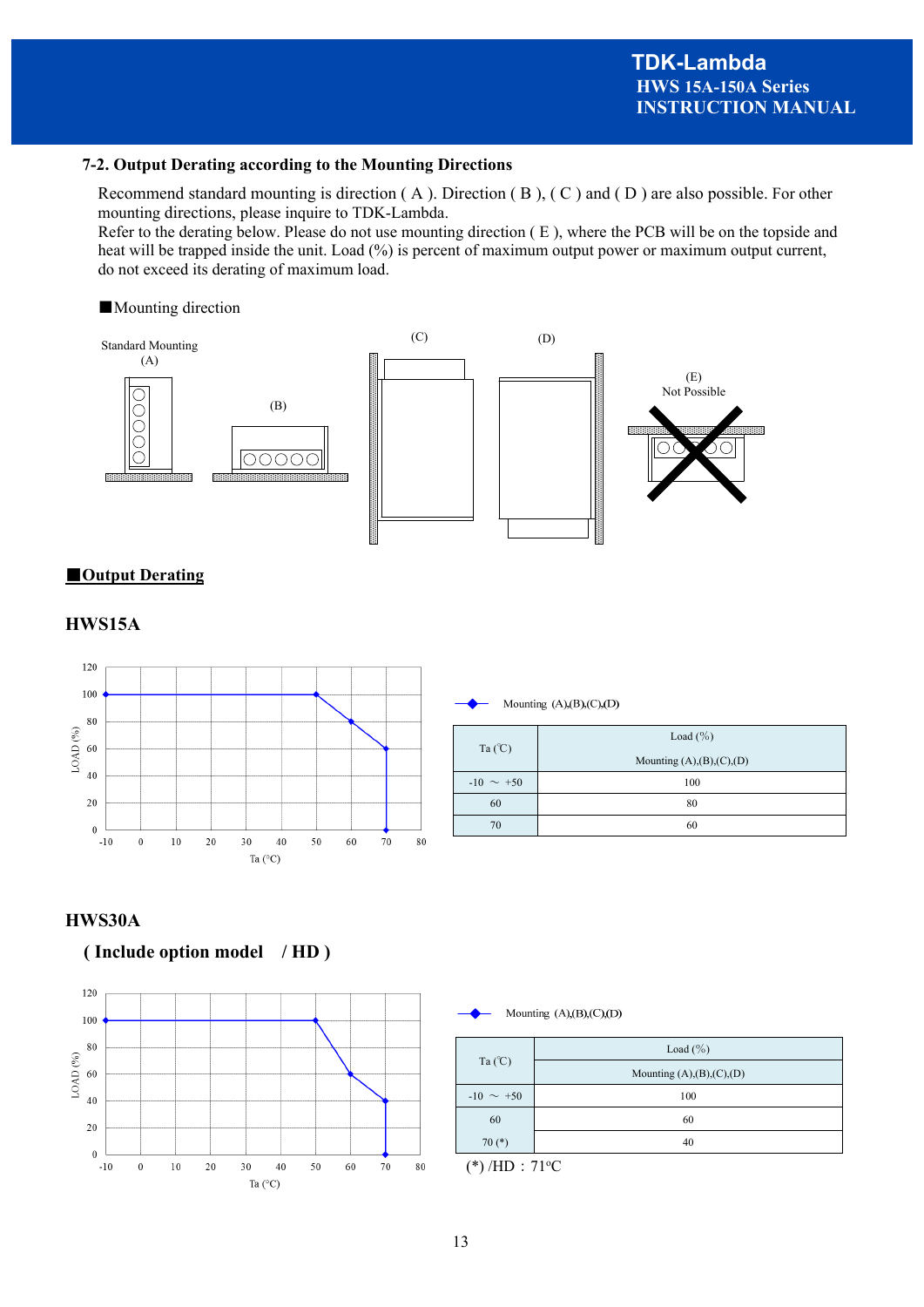# **HWS50A**

![](_page_16_Figure_2.jpeg)

![](_page_16_Picture_3.jpeg)

Mounting (C)

|                | Load $(\% )$   |                        |                |  |
|----------------|----------------|------------------------|----------------|--|
| Ta $(C)$       | Mounting $(A)$ | Mounting $(B)$ , $(D)$ | Mounting $(C)$ |  |
| $-10 \sim +45$ | 100            | 100                    | 100            |  |
| 50             | 100            | 100                    | 86             |  |
| 60             | 70             | 65                     | 58             |  |
| $70(*)$        | 40             | 30                     | 30             |  |

 $(*)$ /HD:71°C

# **HWS80A**

![](_page_16_Figure_8.jpeg)

![](_page_16_Figure_9.jpeg)

| Mounting (A)      |
|-------------------|
| Mounting $(B)(D)$ |
| Mounting (C)      |

| Ta $(C)$       | Load $(\% )$ |                        |                |  |
|----------------|--------------|------------------------|----------------|--|
|                | Mounting (A) | Mounting $(B)$ , $(D)$ | Mounting $(C)$ |  |
| $-10 \sim +45$ | 100          | 100                    | 100            |  |
| 50             | 100          | 100                    | 90             |  |
| 60             | 80           | 80                     | 70             |  |
| 70             | 60           | 50                     | 20             |  |

# **HWS100A**

![](_page_16_Figure_13.jpeg)

![](_page_16_Figure_14.jpeg)

| Ta $(C)$       | Load $(\% )$ |              |                        |  |  |
|----------------|--------------|--------------|------------------------|--|--|
|                | Mounting (A) | Mounting (B) | Mounting $(C)$ , $(D)$ |  |  |
| $-10 \sim +40$ | 100          | 100          | 100                    |  |  |
| 50             | 100          | 80           | 80                     |  |  |
| 60             | 65           | 60           | 60                     |  |  |
| $70(*)$        | 30           | 30           | 20                     |  |  |

 $(*)$ /HD:71°C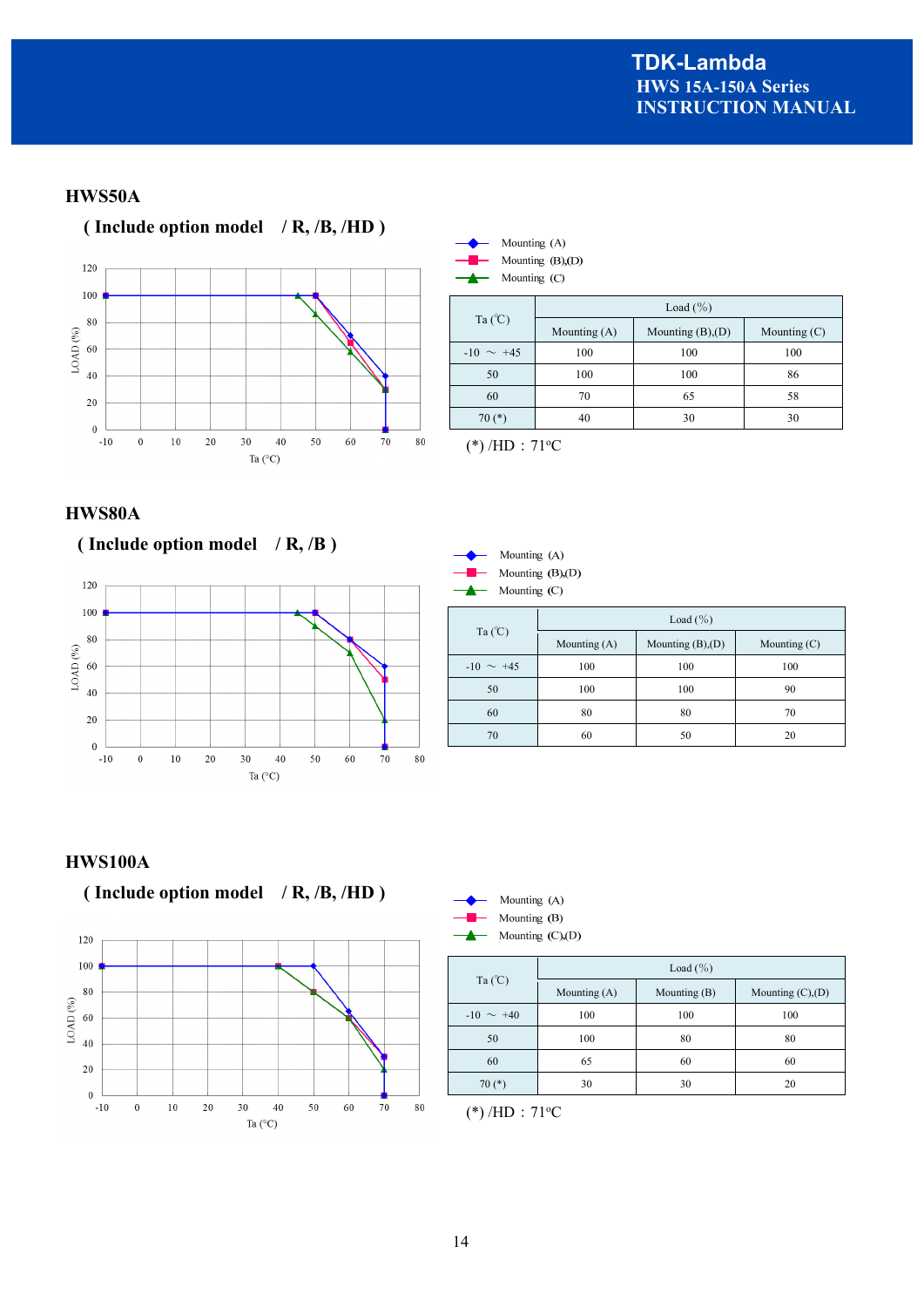# **HWS150A**

![](_page_17_Figure_2.jpeg)

![](_page_17_Picture_3.jpeg)

Ta (℃) Load  $(\% )$ Mounting (A) Mounting (B) Mounting (C),(D)  $-10 \sim +30$  100 100 100 100 40 100 100 90 50 100 80 80 60 60 60 60 70 (\*) 20 20 20

 $(*)$ /HD: 71°C

Mounting (A)

# **HWS15A/A ( With cover type )**

# **( Include option model / ADIN )**

![](_page_17_Figure_8.jpeg)

# **HWS30A/A ( With cover type ) ( Include option model / ADIN, /HDA )**

![](_page_17_Figure_10.jpeg)

| $-$ 0 $-$      | Mounting $(B)(C)(D)$ |                        |
|----------------|----------------------|------------------------|
|                |                      | Load $(\% )$           |
| Ta $(C)$       | Mounting (A)         | Mounting $(B),(C),(D)$ |
| $-10 \sim +40$ | 100                  | 100                    |
| 50             | 100                  | 90                     |
| 60             | 80                   | 80                     |

70 60 60

![](_page_17_Picture_12.jpeg)

|                | Load $(\% )$   |                        |  |  |  |
|----------------|----------------|------------------------|--|--|--|
| Ta $(C)$       | Mounting $(A)$ | Mounting $(B),(C),(D)$ |  |  |  |
| $-10 \sim +40$ | 100            | 100                    |  |  |  |
| 50             | 100            | 80                     |  |  |  |
| 60             | 60             | 60                     |  |  |  |
| $70(*)$        | 40             | 40                     |  |  |  |

![](_page_17_Figure_14.jpeg)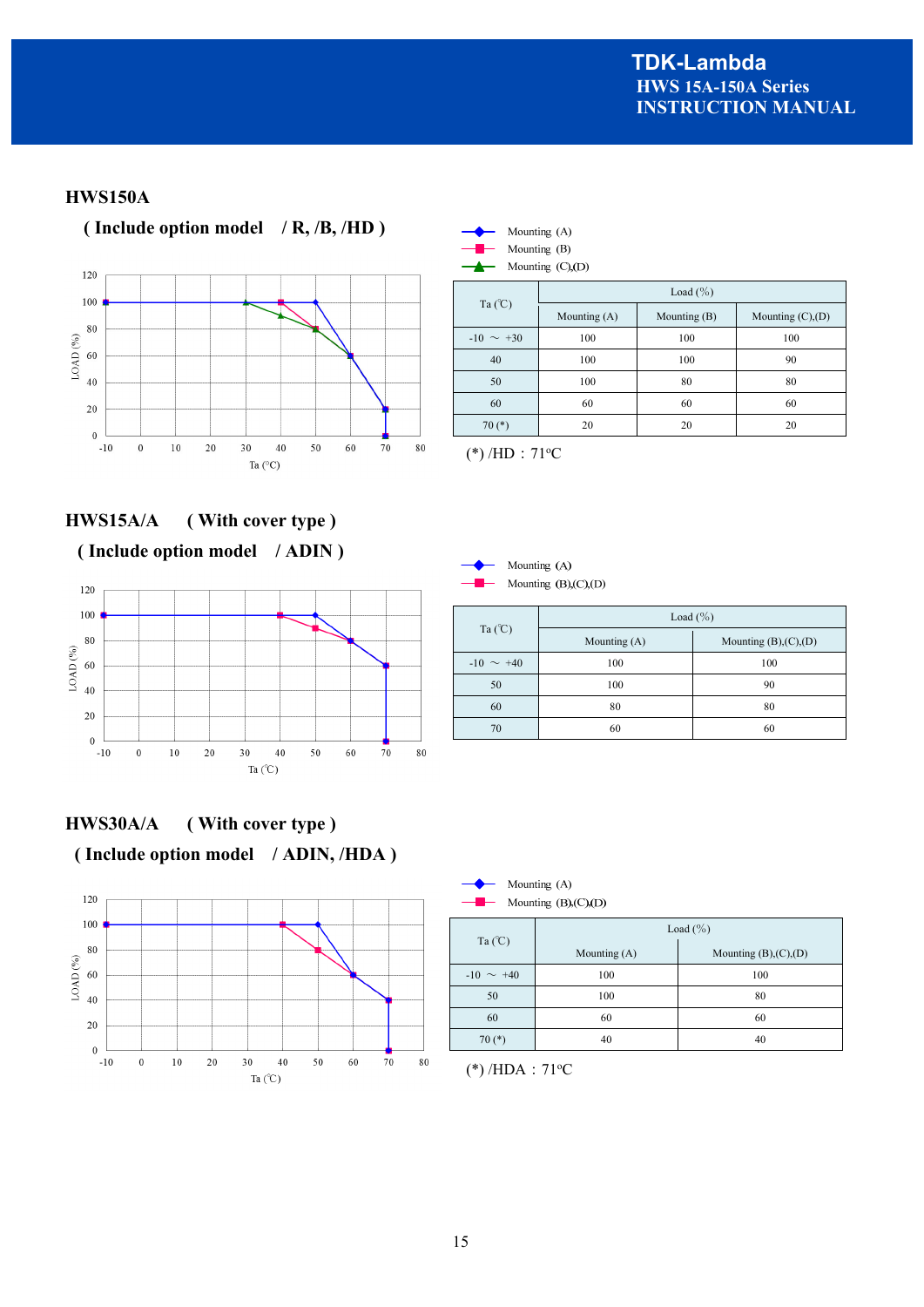![](_page_18_Figure_1.jpeg)

![](_page_18_Figure_2.jpeg)

|                | Load $(\% )$   |                        |                |  |  |
|----------------|----------------|------------------------|----------------|--|--|
| Ta $(C)$       | Mounting $(A)$ | Mounting $(B)$ , $(D)$ | Mounting $(C)$ |  |  |
| $-10 \sim +40$ | 100            | 100                    | 100            |  |  |
| 50             | 100            | 76                     | 73             |  |  |
| 60             | 60             | 53                     | 46             |  |  |
| $70(*)$        | 20             | 30                     | 20             |  |  |

 $(*)$ /HDA: 71°C

**HWS80A/A ( With cover type ) ( Include option model / RA, / ADIN )**

![](_page_18_Figure_6.jpeg)

![](_page_18_Figure_7.jpeg)

| Ta $(C)$       | Load $(\% )$   |                        |                |  |  |
|----------------|----------------|------------------------|----------------|--|--|
|                | Mounting $(A)$ | Mounting $(B)$ , $(D)$ | Mounting $(C)$ |  |  |
| $-10 \sim +45$ | 100            | 100                    | 100            |  |  |
| 50             | 100            | 90                     | 86             |  |  |
| 60             | 80             | 70                     | 60             |  |  |
| 70             | 60             | 40                     | 20             |  |  |

# **HWS100A/A ( With cover type )**

# **( Include option model / RA, / ADIN, /HDA )**

\*Refer to dotted line for output derating curve, when input voltage range is "85VAC≦Vin<90VAC" for the Mounting (A).

![](_page_18_Figure_12.jpeg)

| Mounting (A) |
|--------------|
| Mounting (B) |
| Mounting (C) |
| Mounting (D) |

|                  | Load $(\%)$                      |     |                |                |  |
|------------------|----------------------------------|-----|----------------|----------------|--|
| Ta $(^{\circ}C)$ | Mounting $(B)$<br>Mounting $(A)$ |     | Mounting $(C)$ | Mounting $(D)$ |  |
| $-10 \sim +30$   | 100                              | 100 | 100            | 100            |  |
| 35               | 100                              | 100 | 92             | 100            |  |
| 50               | 100                              | 65  | 65             | 65             |  |
| 60               | 60                               | 37  | 37             | 42             |  |
| $70(*)$          | 20                               | 10  | 10             | 20             |  |

 $(*)$ /HDA: 71°C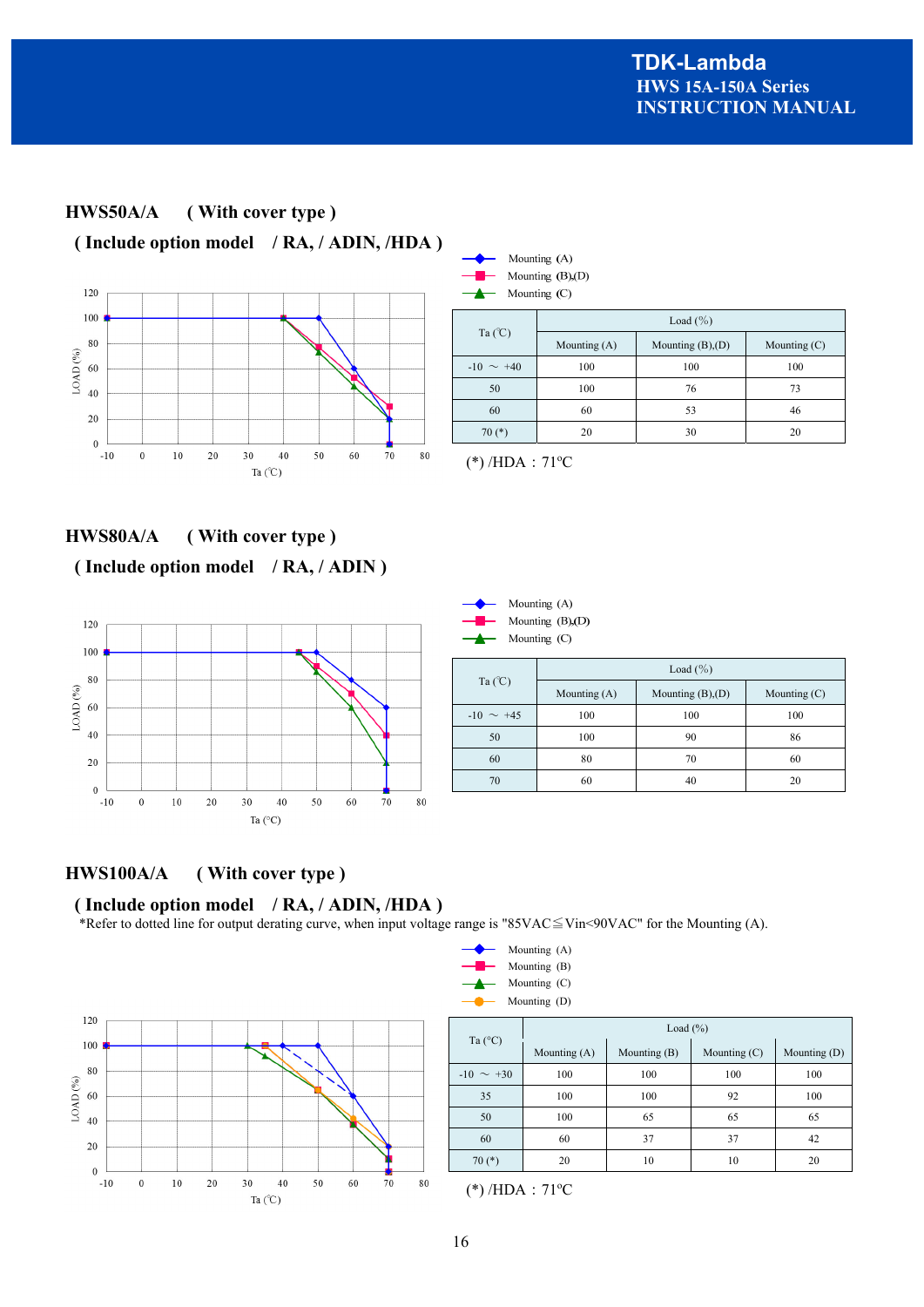\*Refer to dotted line for output derating curve, when input voltage

# **HWS150A/A ( With cover type )**

 **( Include option model / RA, / ADIN, /HDA )** 

![](_page_19_Figure_3.jpeg)

#### **8. Wiring Method**

- (1)The output load line and input line shall be separated, and use all lines as thick and short as possible to make lower impedance. The output load line and input line shall be twisted or use shielded wire to improve noise sensitivity.
- (2)Remote sensing lines and remote ON/OFF control lines shall be twisted or use shielded wire, and separated from the output lines.
- (3)Noise can be eliminated by attaching a capacitor to the load terminals.
- (4)The recommended wire type, torque and crimp-type terminal :

|                    |                     |                                                                                                         | Recommended crimp-type terminal |                               |                            |
|--------------------|---------------------|---------------------------------------------------------------------------------------------------------|---------------------------------|-------------------------------|----------------------------|
| <b>MODEL</b>       | Recommended<br>Wire | Recommended torque                                                                                      | D<br>(MAX)                      | (MAX)                         | Mounting<br>piecs<br>(MAX) |
| <b>HWS15A-50A</b>  | AWG14-22            | All terminal M3.5 Screws<br>$1.0N \cdot m$ (10.2kgf·cm) - $1.6N \cdot m$ (16.3kgf·cm)                   | $6.8$ mm                        | $0.8$ mm                      | 2 piece                    |
| AWG12-22           |                     | Output terminal M3.5 Screws<br>$1.0N \cdot m$ (10.2kgf·cm) - $1.6N \cdot m$ (16.3kgf·cm)                | 8.1 <sub>mm</sub>               | 1.0 <sub>mm</sub><br>$0.8$ mm | 1 piece<br>2 piece         |
| <b>HWS80A.100A</b> | AWG14-22            | Other terminal M3.5 Screws<br>$1.0N \cdot m$ (10.2kgf·cm) - $1.6N \cdot m$ (16.3kgf·cm)                 | $6.8$ mm                        | $0.8$ mm                      | 2 piece                    |
|                    | $AWG10-22$          | Output terminal M3.5 Screws                                                                             | 8.1 <sub>mm</sub>               | 1.0 <sub>mm</sub>             | l piece                    |
| HWS150A            |                     | $1.0N \cdot m (10.2kgf \cdot cm) - 1.6N \cdot m (16.3kgf \cdot cm)$                                     |                                 | $0.8$ mm                      | 2 piece                    |
|                    | AWG14-22            | Other terminal M3.5 Screws<br>$1.0N \cdot m$ (10.2kgf $\cdot$ cm) - $1.6N \cdot m$ (16.3kgf $\cdot$ cm) | $6.8$ mm                        | $0.8$ mm                      | 2 piece                    |

Note 1 : When using separate loads, use of two pcs. of 0.8mm thick crimp-type terminal is recommended. Note 2 : For recommended diameter, refer to wire maker recommended allowable current and voltage drop. Especially, for 3V or 5V models, output current is large. Thick diameter wire is recommended.

![](_page_19_Figure_11.jpeg)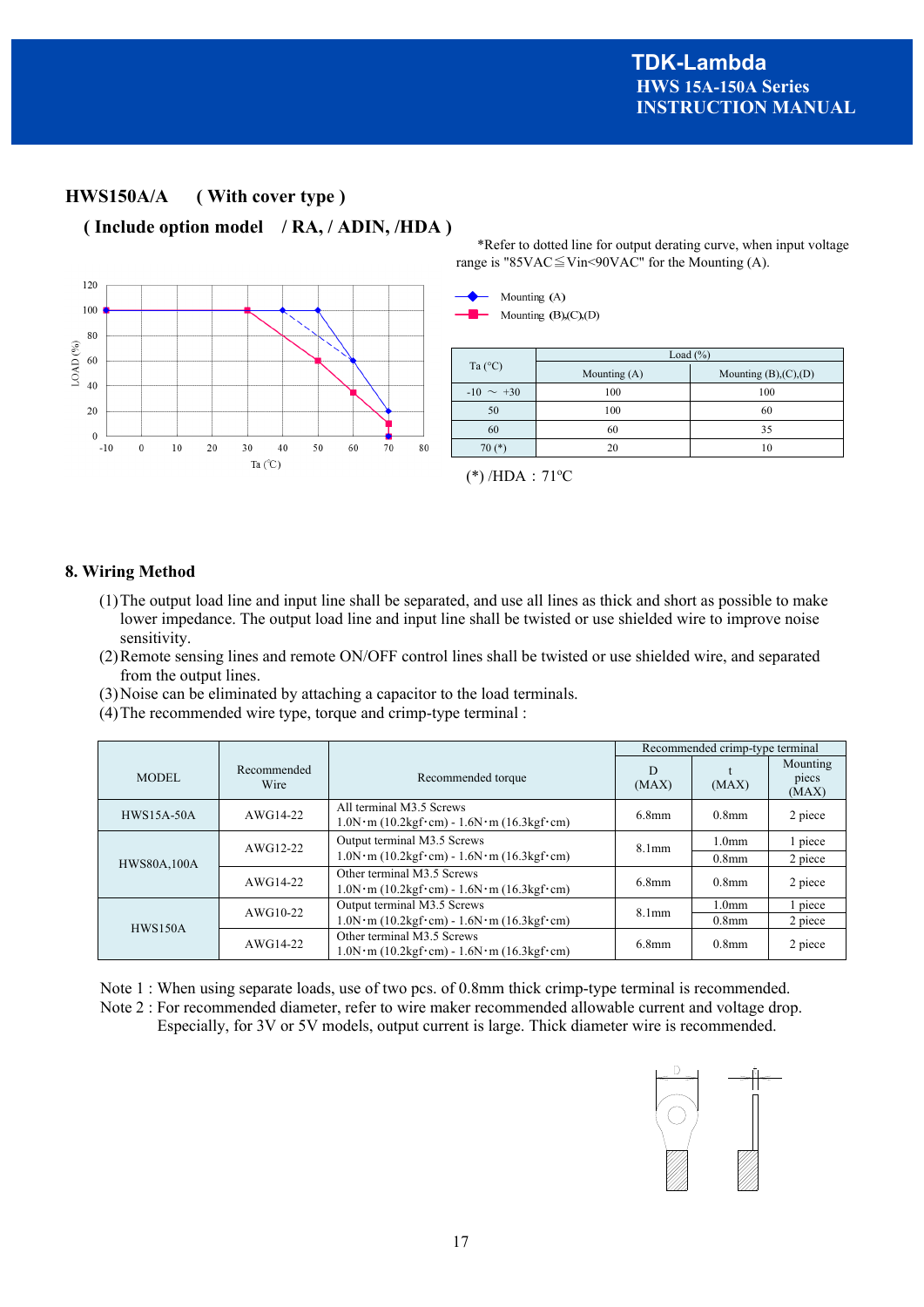#### **9. The life expectancy**

The life of the power supply depends on the life of the built-in aluminum electrolytic capacitor. The life is described in reliability data.

The life of the aluminum electrolytic capacitor varies depending on the method of mounting the power supply, the load current, and the ambient temperature. Please refer to "Electrolytic Capacitor Lifetime".

Please do not use the product which passed over the life expectancy. There is a risk of unexpected output shutdown and specifications may not be satisfied.

Please contact us for maintenance or exchange the product which passed over the life expectancy.

#### **10. External Fuse Rating**

Refer to the following fuse rating when selecting the external input fuse.

Surge current flows when input turn on. Use slow-blow fuse or time-lug fuse. Fast-blow fuse can not be used. Fuse rating is specified by inrush current value at input turn on.

Do not select the fuse according to actual input current (rms.) values.

| HWS15A                | : 2A |
|-----------------------|------|
| $HWS30A-100A : 3.15A$ |      |
| HWS150A               | : 5A |

#### **11. Before concluding that the unit is at fault…**

Before concluding that the unit is at fault, make the following checks.

- (1) Check if the rated input voltage is connected.
- (2) Check if the wiring of input and output is correct.
- (3) Check if the wire size is not too thin.
- (4) Check if the output voltage control (V.ADJ) is properly adjusted.
- (5) Check if the remote sensing terminal is not opened. The output will rise and OVP may be triggered.
- (6) Check if the output current and output power does not over specification.
- (7) Audible noise can be heard when input voltage waveform is not sinusoidal wave.
- (8) Audible noise can be heard during Dynamic-Load operation.
- (9) Ensure that a large capacitor is not connected on the output side.

Please use within maximum capacitance shown below.

If connecting more than the following capacity, conditioning is needed. Please contact us for details.

|                    | Maximum external capacitance           |  |            |            |            |       |
|--------------------|----------------------------------------|--|------------|------------|------------|-------|
| <b>MODEL</b>       | 24V<br>48V<br>3.3V<br>5V<br>12V<br>15V |  |            |            |            |       |
| HWS15A             | $10,000$ uF                            |  | $5,000$ uF | 2.000uF    | .000uF     | 500uF |
| HWS30A, HWS50A     | $10,000$ uF                            |  | $5,000$ uF |            | $2,000$ uF | 500uF |
| <b>HWS80A-150A</b> | $10.000$ uF                            |  |            | $5,000$ uF | .000uF     |       |

#### **12. Warranty Period**

This product is warranted for a period of 5 years from the date of shipment.

For damages occurring at normal operation within this warranty period, repair is free of charge.